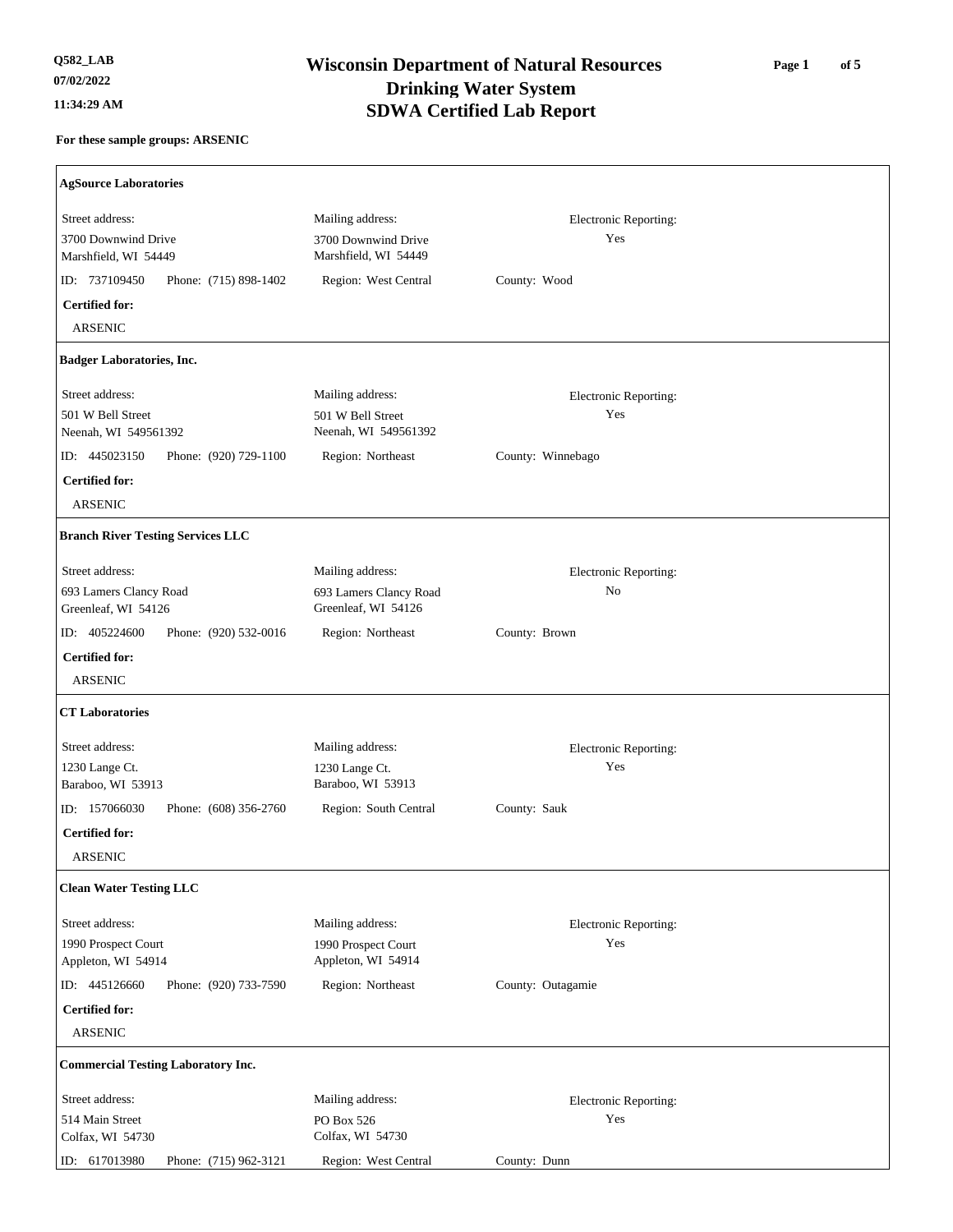### **Wisconsin Department of Natural Resources Q582\_LAB 11:34:29 AM SDWA Certified Lab Report Drinking Water System**

**For these sample groups: ARSENIC**

| <b>Commercial Testing Laboratory Inc.</b><br><b>Certified for:</b> | continued                                   |                       |  |
|--------------------------------------------------------------------|---------------------------------------------|-----------------------|--|
| <b>ARSENIC</b>                                                     |                                             |                       |  |
| <b>Culligan Analytical Laboratory</b>                              |                                             |                       |  |
| Street address:                                                    | Mailing address:                            | Electronic Reporting: |  |
| 9399 W. Higgins Rd Suite 1100<br>Rosemont, IL 60018                | 9399 W. Higgins Rd<br>Rosemont, IL 60018    | No                    |  |
| ID: 399016200<br>Phone: (847) 430-1219                             | Region: N/A                                 | County: N/A           |  |
| <b>Certified for:</b><br><b>ARSENIC</b>                            |                                             |                       |  |
| <b>Davy Laboratories</b>                                           |                                             |                       |  |
| Street address:                                                    | Mailing address:                            | Electronic Reporting: |  |
| 115 South 6th Street<br>La Crosse, WI 54601                        | 115 South 6th Street<br>La Crosse, WI 54601 | Yes                   |  |
| ID: 632021390<br>Phone: (608) 782-3130                             | Region: West Central                        | County: La Crosse     |  |
| <b>Certified for:</b><br><b>ARSENIC</b>                            |                                             |                       |  |
| <b>Eau Claire City-County Health Department</b>                    |                                             |                       |  |
| Street address:                                                    | Mailing address:                            | Electronic Reporting: |  |
| 720 2nd Avenue<br>Eau Claire, WI 54703                             | 720 2nd Avenue<br>Eau Claire, WI 54703      | Yes                   |  |
| ID: 618019820<br>Phone: (715) 839-4734                             | Region: West Central                        | County: Eau Claire    |  |
| <b>Certified for:</b><br><b>ARSENIC</b>                            |                                             |                       |  |

#### **Environmental Monitoring and Technologies, LLC**

**Certified for: Certified for:** 509 N. 3rd Avenue 110 South Hill Street 999888890 ID: 999766900 ID: 509 N. 3rd Avenue 110 South Hill Street Des Plaines, IL 60016 South Bend, IN 46617 Phone: (847) 967-6666 Phone: (574) 233-4777 Des Plaines, IL 60016 South Bend, IN 46617 Street address: Street address: Mailing address: Mailing address: **Eurofins Eaton Analytical, LLC - Indiana** Region: N/A Region: N/A County: N/A County: N/A Electronic Reporting: Electronic Reporting: No Yes ARSENIC ARSENIC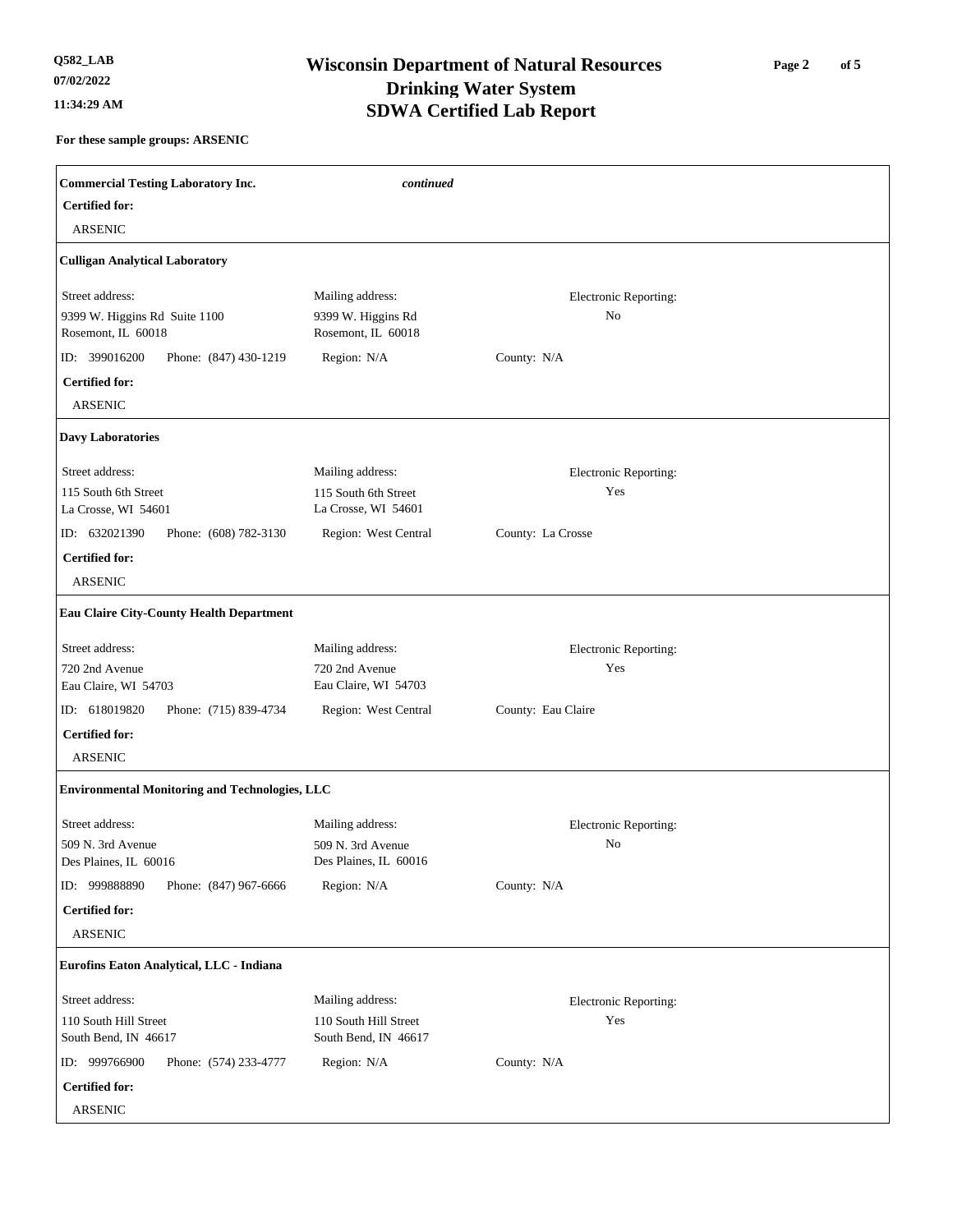**r** 

# **Wisconsin Department of Natural Resources Q582\_LAB 11:34:29 AM SDWA Certified Lab Report Drinking Water System**

### **Page 3 of 5**

| Street address:<br>Mailing address:<br>Electronic Reporting:<br>2345 South 170th Street<br>Yes<br>2345 South 170th Street<br>New Berlin, WI 53151<br>New Berlin, WI 53151<br>ID: 241249360<br>Phone: (262) 754-5300<br>Region: Southeast<br>County: Waukesha<br><b>Certified for:</b><br><b>ARSENIC</b><br>Kohler Co., CHEM Lab<br>Street address:<br>Mailing address:<br>Electronic Reporting:<br>Yes<br>444 Highland Drive<br>444 Highland Drive<br>Kohler, WI 53044<br>Kohler, WI 53044<br>ID: 460032870<br>Phone: (920) 457-4441<br>Region: Southeast<br>County: Sheboygan<br><b>Certified for:</b><br><b>ARSENIC</b><br><b>LaCrosse Public Health Laboratory</b><br>Street address:<br>Mailing address:<br>Electronic Reporting:<br>Yes<br>300 North 4th Street<br>300 North 4th Street<br>LaCrosse, WI 546013299<br>LaCrosse, WI 546013299<br>ID: 632072980<br>Phone: (608) 785-9733<br>Region: West Central<br>County: La Crosse<br><b>Certified for:</b><br><b>ARSENIC</b><br><b>Milwaukee Water Works</b><br>Street address:<br>Mailing address:<br>Electronic Reporting:<br>$\rm No$<br>3000 N Lincoln Memorial Dr<br>3000 N Lincoln Memorial Dr<br>Milwaukee, WI 532113462<br>Milwaukee, WI 532113462<br>ID: $241010000$<br>Phone: (414) 286-2226<br>Region: Southeast<br>County: Milwaukee<br><b>Certified for:</b><br><b>ARSENIC</b><br><b>National Testing Laboratories, Inc.</b><br>Street address:<br>Mailing address:<br>Electronic Reporting:<br>556 S Mansfield St<br>556 S Mansfield St<br>Yes<br>Ypsilanti, MI 48197<br>Ypsilanti, MI 48197<br>ID: 999462860<br>Phone: (734) 483-8333<br>Region: N/A<br>County: N/A<br><b>Certified for:</b><br><b>ARSENIC</b><br>Northern Lake Service Inc. (Crandon)<br>Street address:<br>Mailing address:<br>Electronic Reporting:<br>Yes<br>400 North Lake Ave<br>400 North Lake Ave<br>Crandon, WI 545201286<br>Crandon, WI 545201286<br>Region: Northern<br>County: Forest<br>ID: 721026460<br>Phone: (715) 478-2777 | Eurofins S-F Analytical Laboratories Inc. |  |  |
|----------------------------------------------------------------------------------------------------------------------------------------------------------------------------------------------------------------------------------------------------------------------------------------------------------------------------------------------------------------------------------------------------------------------------------------------------------------------------------------------------------------------------------------------------------------------------------------------------------------------------------------------------------------------------------------------------------------------------------------------------------------------------------------------------------------------------------------------------------------------------------------------------------------------------------------------------------------------------------------------------------------------------------------------------------------------------------------------------------------------------------------------------------------------------------------------------------------------------------------------------------------------------------------------------------------------------------------------------------------------------------------------------------------------------------------------------------------------------------------------------------------------------------------------------------------------------------------------------------------------------------------------------------------------------------------------------------------------------------------------------------------------------------------------------------------------------------------------------------------------------------------------------------------------------------------------------------------------------------|-------------------------------------------|--|--|
|                                                                                                                                                                                                                                                                                                                                                                                                                                                                                                                                                                                                                                                                                                                                                                                                                                                                                                                                                                                                                                                                                                                                                                                                                                                                                                                                                                                                                                                                                                                                                                                                                                                                                                                                                                                                                                                                                                                                                                                  |                                           |  |  |
|                                                                                                                                                                                                                                                                                                                                                                                                                                                                                                                                                                                                                                                                                                                                                                                                                                                                                                                                                                                                                                                                                                                                                                                                                                                                                                                                                                                                                                                                                                                                                                                                                                                                                                                                                                                                                                                                                                                                                                                  |                                           |  |  |
|                                                                                                                                                                                                                                                                                                                                                                                                                                                                                                                                                                                                                                                                                                                                                                                                                                                                                                                                                                                                                                                                                                                                                                                                                                                                                                                                                                                                                                                                                                                                                                                                                                                                                                                                                                                                                                                                                                                                                                                  |                                           |  |  |
|                                                                                                                                                                                                                                                                                                                                                                                                                                                                                                                                                                                                                                                                                                                                                                                                                                                                                                                                                                                                                                                                                                                                                                                                                                                                                                                                                                                                                                                                                                                                                                                                                                                                                                                                                                                                                                                                                                                                                                                  |                                           |  |  |
|                                                                                                                                                                                                                                                                                                                                                                                                                                                                                                                                                                                                                                                                                                                                                                                                                                                                                                                                                                                                                                                                                                                                                                                                                                                                                                                                                                                                                                                                                                                                                                                                                                                                                                                                                                                                                                                                                                                                                                                  |                                           |  |  |
|                                                                                                                                                                                                                                                                                                                                                                                                                                                                                                                                                                                                                                                                                                                                                                                                                                                                                                                                                                                                                                                                                                                                                                                                                                                                                                                                                                                                                                                                                                                                                                                                                                                                                                                                                                                                                                                                                                                                                                                  |                                           |  |  |
|                                                                                                                                                                                                                                                                                                                                                                                                                                                                                                                                                                                                                                                                                                                                                                                                                                                                                                                                                                                                                                                                                                                                                                                                                                                                                                                                                                                                                                                                                                                                                                                                                                                                                                                                                                                                                                                                                                                                                                                  |                                           |  |  |
|                                                                                                                                                                                                                                                                                                                                                                                                                                                                                                                                                                                                                                                                                                                                                                                                                                                                                                                                                                                                                                                                                                                                                                                                                                                                                                                                                                                                                                                                                                                                                                                                                                                                                                                                                                                                                                                                                                                                                                                  |                                           |  |  |
|                                                                                                                                                                                                                                                                                                                                                                                                                                                                                                                                                                                                                                                                                                                                                                                                                                                                                                                                                                                                                                                                                                                                                                                                                                                                                                                                                                                                                                                                                                                                                                                                                                                                                                                                                                                                                                                                                                                                                                                  |                                           |  |  |
|                                                                                                                                                                                                                                                                                                                                                                                                                                                                                                                                                                                                                                                                                                                                                                                                                                                                                                                                                                                                                                                                                                                                                                                                                                                                                                                                                                                                                                                                                                                                                                                                                                                                                                                                                                                                                                                                                                                                                                                  |                                           |  |  |
|                                                                                                                                                                                                                                                                                                                                                                                                                                                                                                                                                                                                                                                                                                                                                                                                                                                                                                                                                                                                                                                                                                                                                                                                                                                                                                                                                                                                                                                                                                                                                                                                                                                                                                                                                                                                                                                                                                                                                                                  |                                           |  |  |
|                                                                                                                                                                                                                                                                                                                                                                                                                                                                                                                                                                                                                                                                                                                                                                                                                                                                                                                                                                                                                                                                                                                                                                                                                                                                                                                                                                                                                                                                                                                                                                                                                                                                                                                                                                                                                                                                                                                                                                                  |                                           |  |  |
|                                                                                                                                                                                                                                                                                                                                                                                                                                                                                                                                                                                                                                                                                                                                                                                                                                                                                                                                                                                                                                                                                                                                                                                                                                                                                                                                                                                                                                                                                                                                                                                                                                                                                                                                                                                                                                                                                                                                                                                  |                                           |  |  |
|                                                                                                                                                                                                                                                                                                                                                                                                                                                                                                                                                                                                                                                                                                                                                                                                                                                                                                                                                                                                                                                                                                                                                                                                                                                                                                                                                                                                                                                                                                                                                                                                                                                                                                                                                                                                                                                                                                                                                                                  |                                           |  |  |
|                                                                                                                                                                                                                                                                                                                                                                                                                                                                                                                                                                                                                                                                                                                                                                                                                                                                                                                                                                                                                                                                                                                                                                                                                                                                                                                                                                                                                                                                                                                                                                                                                                                                                                                                                                                                                                                                                                                                                                                  |                                           |  |  |
|                                                                                                                                                                                                                                                                                                                                                                                                                                                                                                                                                                                                                                                                                                                                                                                                                                                                                                                                                                                                                                                                                                                                                                                                                                                                                                                                                                                                                                                                                                                                                                                                                                                                                                                                                                                                                                                                                                                                                                                  |                                           |  |  |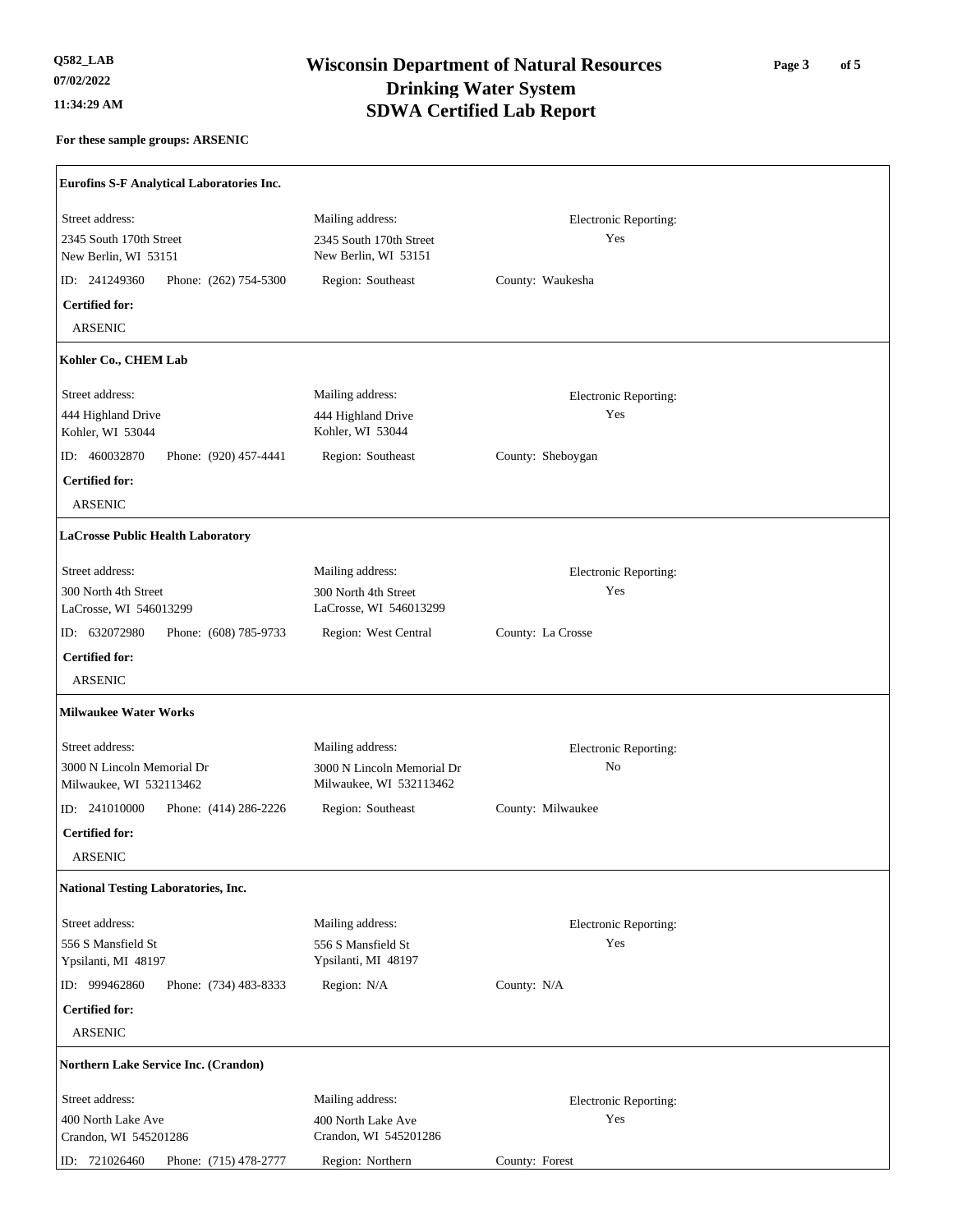# **Wisconsin Department of Natural Resources Q582\_LAB 11:34:29 AM SDWA Certified Lab Report Drinking Water System**

**Page 4 of 5** 

| Northern Lake Service Inc. (Crandon)                          | continued                                                      |                             |  |
|---------------------------------------------------------------|----------------------------------------------------------------|-----------------------------|--|
| <b>Certified for:</b><br><b>ARSENIC</b>                       |                                                                |                             |  |
|                                                               |                                                                |                             |  |
| Pace Analytical Services, LLC-Indianapolis IN                 |                                                                |                             |  |
| Street address:<br>7726 Moller Road<br>Indianapolis, IN 46268 | Mailing address:<br>7726 Moller Road<br>Indianapolis, IN 46268 | Electronic Reporting:<br>No |  |
| ID: 999788130<br>Phone: (317) 228-3100                        | Region: N/A                                                    | County: N/A                 |  |
| <b>Certified for:</b>                                         |                                                                |                             |  |
| <b>ARSENIC</b>                                                |                                                                |                             |  |
| <b>Public Health Madison-Dane County Laboratory</b>           |                                                                |                             |  |
| Street address:                                               | Mailing address:                                               | Electronic Reporting:       |  |
| 210 Martin Luther King Jr Blvd<br>Madison, WI 53703           | 210 Martin Luther King Jr Blvd<br>Madison, WI 53703            | Yes                         |  |
| ID: 113139620<br>Phone: (608) 266-4821                        | Region: South Central                                          | County: Dane                |  |
| <b>Certified for:</b>                                         |                                                                |                             |  |
| <b>ARSENIC</b>                                                |                                                                |                             |  |
| Suburban Laboratories, Inc.                                   |                                                                |                             |  |
| Street address:                                               | Mailing address:                                               | Electronic Reporting:       |  |
| 1950 S. Batavia Ave. Suite 150<br>Geneva, IL 60134            | 1950 S. Batavia Ave. Suite 150<br>Geneva, IL 60134             | Yes                         |  |
| ID: 399089350<br>Phone: (708) 544-3260                        | Region: N/A                                                    | County: N/A                 |  |
| <b>Certified for:</b>                                         |                                                                |                             |  |
| <b>ARSENIC</b>                                                |                                                                |                             |  |
| <b>TG Analytical Laboratories</b>                             |                                                                |                             |  |
| Street address:                                               | Mailing address:                                               | Electronic Reporting:       |  |
| N1022 Quality Drive<br>Greenville, WI 54942                   | P.O. Box 170<br>Greenville, WI 54942                           | Yes                         |  |
| ID: 445158340<br>Phone: (920) 757-1355                        | Region: Northeast                                              | County: Outagamie           |  |
| <b>Certified for:</b>                                         |                                                                |                             |  |
| ARSENIC                                                       |                                                                |                             |  |
| U.S. Water, LLC                                               |                                                                |                             |  |
| Street address:                                               | Mailing address:                                               | Electronic Reporting:       |  |
| 6905 Venture Circle                                           | 6905 Venture Circle                                            | Yes                         |  |
| Weston, WI 54476                                              | Weston, WI 54476                                               |                             |  |
| ID: 737240900<br>Phone: (715) 842-2215                        | Region: West Central                                           | County: Marathon            |  |
| <b>Certified for:</b>                                         |                                                                |                             |  |
| ARSENIC                                                       |                                                                |                             |  |